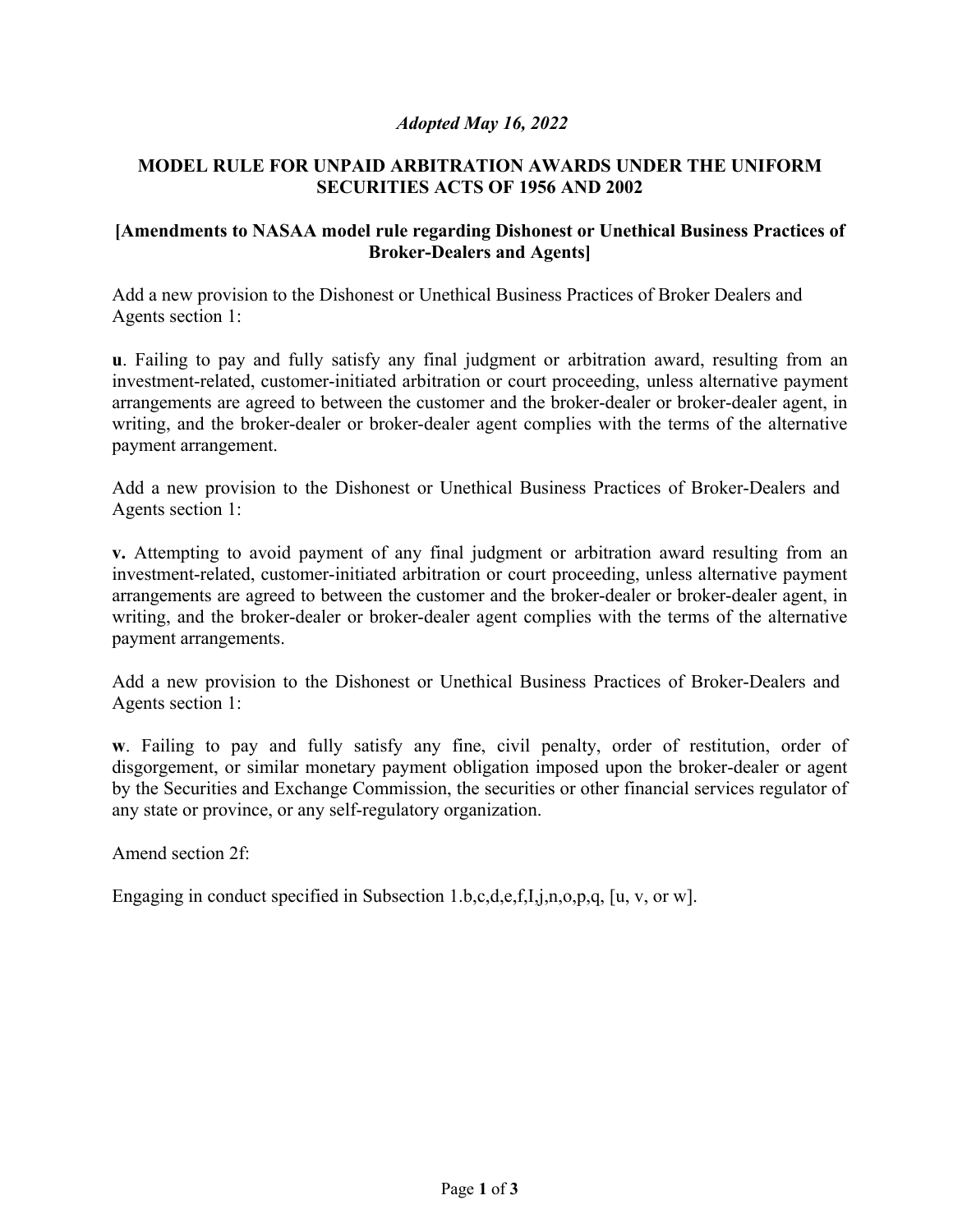# **[Amendments to Rule USA 2002 502(b) Prohibited Conduct in Providing Investment Advice]**

A person who is an investment adviser, an investment adviser representative or a federal covered investment adviser is a fiduciary and has a duty to act primarily for the benefit of its clients. The provisions of this subsection apply to federal covered investment advisers to the extent that the conduct alleged is fraudulent, deceptive, or as otherwise permitted by the National Securities Markets Improvement Act of 1996. While the extent and nature of this duty varies according to the nature of the relationship between an investment adviser, an investment adviser representative or a federal covered investment adviser and its clients and the circumstances of each case, an investment adviser, an investment adviser representative or a federal covered investment adviser shall not engage in prohibited fraudulent, deceptive, or manipulative conduct, including but not limited to the following:

\*\*\*

(x) Failing to pay and fully satisfy any final judgment or arbitration award resulting from an investment-related, client or customer-initiated arbitration or court proceeding, unless alternative payment arrangements are agreed to between the client and the investment adviser or investment adviser representative or between the customer and the broker-dealer or broker-dealer agent, in writing, and the broker-dealer or broker-dealer agent complies with the terms of the alternative payment arrangement.

(y) Attempting to avoid payment of any final judgment or arbitration award resulting from an investment-related, client or customer-initiated arbitration or court proceeding, unless alternative payment arrangements are agreed to between the client and the investment adviser or investment adviser representative or between the customer and the broker-dealer or broker-dealer agent, in writing, and the broker-dealer or broker-dealer agent complies with the terms of the alternative payment arrangements.

(z) Failing to pay and fully satisfy any fine, civil penalty, order of restitution, order of disgorgement, or similar monetary payment obligation imposed upon the investment adviser or investment adviser representative by the Securities and Exchange Commission, the securities or other financial services regulator of any state or province, or any selfregulatory organization.